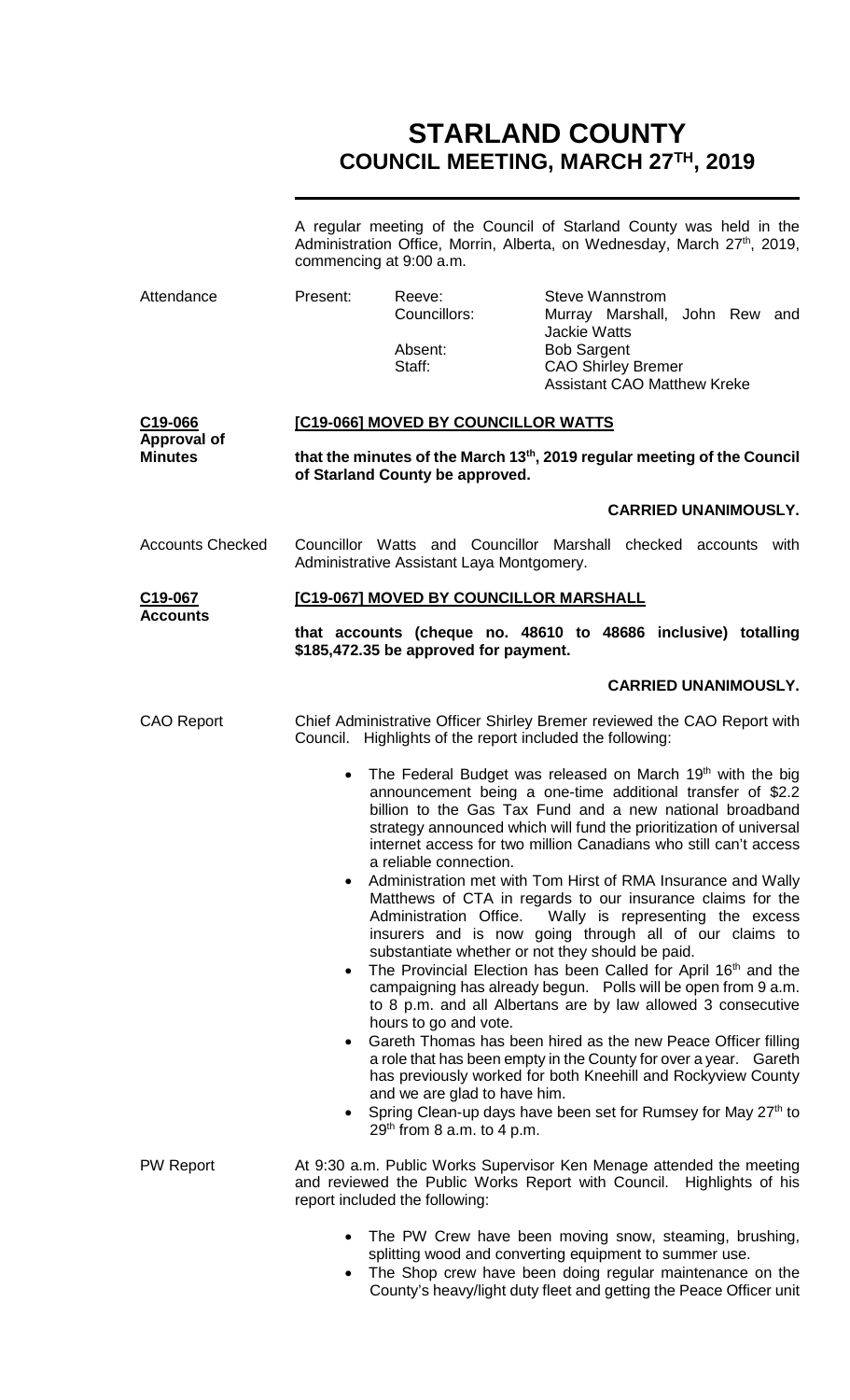|                                                  | ready for Gareth.<br>Gradermen have been blading roads and opening up back roads<br>for spring.<br>Ken has been working on bridge inspections, interviews,<br>seasonal hires, preliminary work on the Sharpe Road and<br>reviewing RFPs for the new building.                                                                                                                                                                                                                                                                                                                                                                                                                                                                                                                 |  |  |
|--------------------------------------------------|-------------------------------------------------------------------------------------------------------------------------------------------------------------------------------------------------------------------------------------------------------------------------------------------------------------------------------------------------------------------------------------------------------------------------------------------------------------------------------------------------------------------------------------------------------------------------------------------------------------------------------------------------------------------------------------------------------------------------------------------------------------------------------|--|--|
| <b>MS Report</b>                                 | At 10:30 a.m. Municipal Services Manager Glen Riep attended the meeting<br>and reviewed his MS Report with Council. Highlights of the report include<br>the following:                                                                                                                                                                                                                                                                                                                                                                                                                                                                                                                                                                                                        |  |  |
|                                                  | Several meter vaults froze this past couple of weeks as the<br>$\bullet$<br>extended cold weather caused the frost to penetrate far more<br>than normal. The grey water cistern at the Munson Truck Fill<br>also froze up and required to be steamed out.<br>Glen is preparing an application package on the Munson Truck<br>$\bullet$<br>Fill station water main extension project. It is required that<br>alterations or changes within the regional system require an<br>approval from AENV.<br>Glen is in the process of filing letters of compliance to<br>landowners in Rumsey with respect to the storage of vehicles as<br>well as with a couple of properties whereby the conditions of the<br>Development Permit were not completed as outlined in the<br>approval. |  |  |
| Drumheller and<br><b>District Solid</b><br>Waste | At 11:10 a.m. Tammy Nygaard of the Drumheller and District Solid Waste<br>Management Association attended the meeting and gave an overview of<br>the current operations and financial situation of the association. Under the<br>Association Agreement Starland County is responsible for keeping the<br>Waste Transfer Stations in the County up to a defined standard using funds<br>from the Association. Currently the Association is underfunded for these<br>replacement operations.                                                                                                                                                                                                                                                                                    |  |  |
| Departure                                        | At 11:35 a.m. Tammy departed from the meeting.                                                                                                                                                                                                                                                                                                                                                                                                                                                                                                                                                                                                                                                                                                                                |  |  |
| Departure                                        | At 12:10 p.m. Glen departed from the meeting.                                                                                                                                                                                                                                                                                                                                                                                                                                                                                                                                                                                                                                                                                                                                 |  |  |
| New Building<br><b>RFP Process</b>               | The new building Request for Proposals process ended on March 22nd and<br>we received 9 proposals in all. The next step will be for the review<br>committee to shortlist the applicants for a final decision by Council. At that<br>point it may be possible to bring in the companies for a presentation and<br>interview before the final selection is made.                                                                                                                                                                                                                                                                                                                                                                                                                |  |  |
| Big Country Gas                                  | CAO Bremer reviewed a draft copy of a lease agreement between Starland<br>County and Big Country Gas for the use of office space within the Starland<br>County Administration building in Morrin.                                                                                                                                                                                                                                                                                                                                                                                                                                                                                                                                                                             |  |  |
| C19-068                                          | [C19-068] MOVED BY COUNCILLOR WATTS                                                                                                                                                                                                                                                                                                                                                                                                                                                                                                                                                                                                                                                                                                                                           |  |  |
| <b>Lease Agreement</b>                           | that Starland County enter into a two year lease agreement with Big<br>Country Gas whereby Big Country Gas will pay Starland County<br>\$1.50/f <sup>2</sup> for a total monthly cost of \$180.00 for office space within the<br>Starland County Administration building beginning on January 1 <sup>st</sup> ,<br>2019.                                                                                                                                                                                                                                                                                                                                                                                                                                                      |  |  |
|                                                  | <b>CARRIED UNANIMOUSLY.</b>                                                                                                                                                                                                                                                                                                                                                                                                                                                                                                                                                                                                                                                                                                                                                   |  |  |
| <b>Bylaw 1138</b>                                | CAO Bremer reviewed a copy of Bylaw 1138, a bylaw to authorize the<br>Council of Starland County to incur indebtedness by the issuance of<br>debenture(s) in the amount of \$5,000,000.00 for the purpose of constructing<br>a new Public Works Shop and Administration Office Complex. Council<br>advised the actual number for the borrowing should be delayed until a<br>clearer picture of the 2019 cash flow needs is provided.                                                                                                                                                                                                                                                                                                                                          |  |  |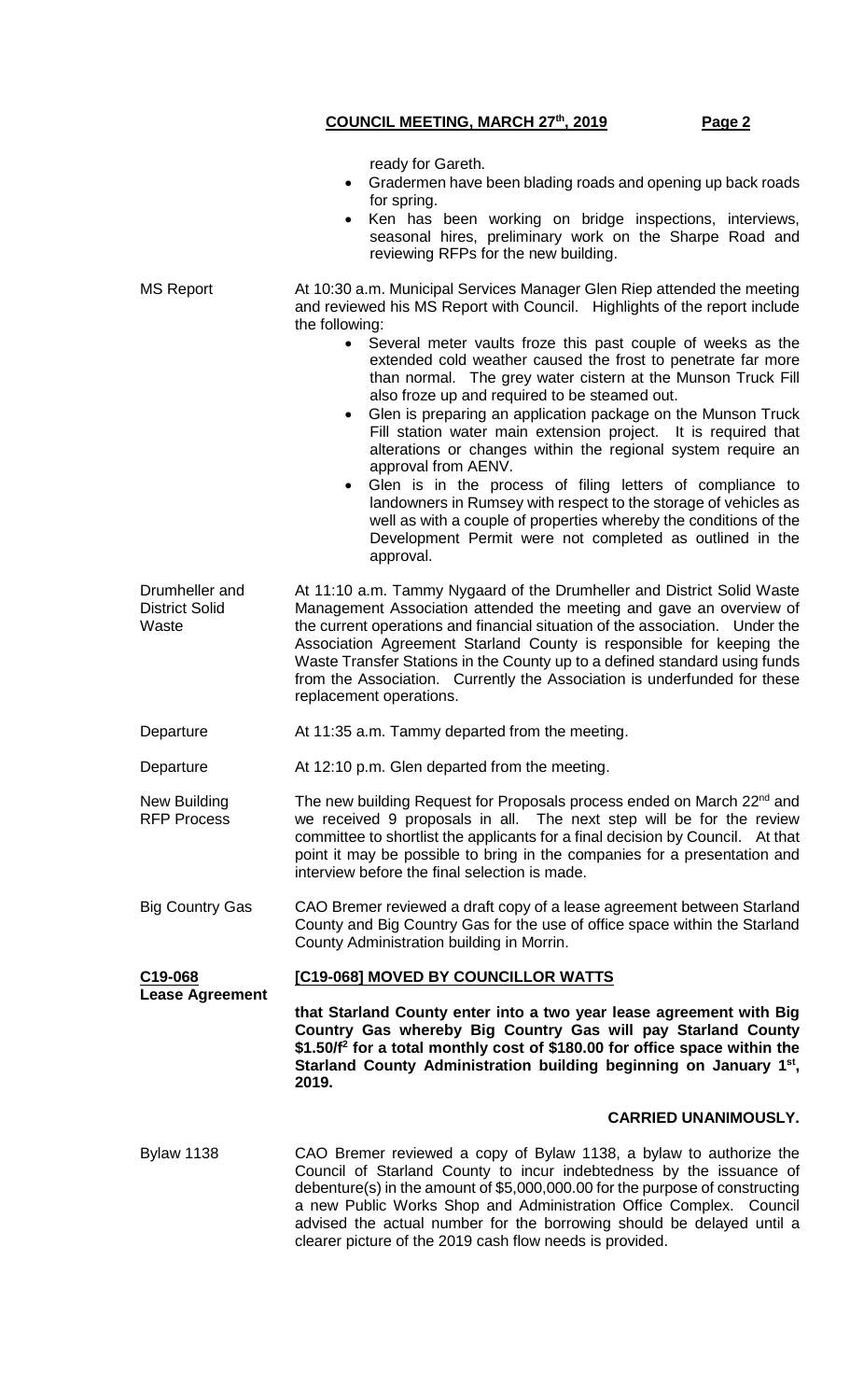| C <sub>19</sub> -069                                 | [C19-069] MOVED BY COUNCILLOR REW                                                                                                                                                                                                                                                                                                                    |                                                                                                                                           |                                                                                                                                  |  |  |  |
|------------------------------------------------------|------------------------------------------------------------------------------------------------------------------------------------------------------------------------------------------------------------------------------------------------------------------------------------------------------------------------------------------------------|-------------------------------------------------------------------------------------------------------------------------------------------|----------------------------------------------------------------------------------------------------------------------------------|--|--|--|
| <b>Bylaw Officer</b><br><b>Appointment</b>           | that Gareth Thomas be appointed as a Bylaw Officer under Bylaw 995.                                                                                                                                                                                                                                                                                  |                                                                                                                                           |                                                                                                                                  |  |  |  |
|                                                      |                                                                                                                                                                                                                                                                                                                                                      |                                                                                                                                           | <b>CARRIED UNANIMOUSLY.</b>                                                                                                      |  |  |  |
| Verdant Valley and<br>Women's<br>Dorcas<br>Institute | The Verdant Valley and Dorcas Women's Institute is holding a Conference<br>and Handicraft Competition at the Verdant Valley Community hall on April<br>26th and 27th. Councillor attendance and a donation would be welcomed<br>by the group.                                                                                                        |                                                                                                                                           |                                                                                                                                  |  |  |  |
| <b>Amateur Team</b><br>Grant                         | The Morrin Figure Skating Club requested an Amateur Team Grant for 32<br>participants for the 2019 year. The program provides \$50 per applicant up<br>to a maximum of \$2,000.00.                                                                                                                                                                   |                                                                                                                                           |                                                                                                                                  |  |  |  |
| C19-070                                              | [C19-070] MOVED BY COUNCILLOR WATTS                                                                                                                                                                                                                                                                                                                  |                                                                                                                                           |                                                                                                                                  |  |  |  |
| <b>Amateur Team</b><br>Grant                         | that Starland County give an Amateur Team Grant in the amount of<br>\$1,600.00 to the Morrin Figure Skating Club for 2019.                                                                                                                                                                                                                           |                                                                                                                                           |                                                                                                                                  |  |  |  |
|                                                      |                                                                                                                                                                                                                                                                                                                                                      |                                                                                                                                           | <b>CARRIED UNANIMOUSLY.</b>                                                                                                      |  |  |  |
| Committee<br>Reports                                 | Each of the Councillors present briefly reported on the various committees<br>to which they are appointed.                                                                                                                                                                                                                                           |                                                                                                                                           |                                                                                                                                  |  |  |  |
| Council<br>Communications                            | <b>Council Communications:</b>                                                                                                                                                                                                                                                                                                                       |                                                                                                                                           |                                                                                                                                  |  |  |  |
|                                                      | Local Authorities Pension Plan re: New Governance Structure<br>i)<br>ii)<br>Insight Into Government (1 issue)<br><b>Rural Municipalities of Alberta</b><br>iii)<br>Contact Newsletter (1 Issue)<br>$\bullet$                                                                                                                                         |                                                                                                                                           |                                                                                                                                  |  |  |  |
| Accounts                                             | Accounts - see prior motion.                                                                                                                                                                                                                                                                                                                         |                                                                                                                                           |                                                                                                                                  |  |  |  |
|                                                      | RMA TRADE                                                                                                                                                                                                                                                                                                                                            | CK#48610                                                                                                                                  | 11,747.80                                                                                                                        |  |  |  |
|                                                      | Sub-Total:                                                                                                                                                                                                                                                                                                                                           | \$                                                                                                                                        | 11,747.80                                                                                                                        |  |  |  |
|                                                      | ALBERTA ONE-CALL CORPORATION<br><b>BIG COUNTRY GAS CO-OP</b><br><b>BYEMOOR COMMUNITY CLUB</b><br>1858097 ALBERTA LTD.<br>TELUS MOBILITY INC.<br><b>VILLAGE OF DELIA</b>                                                                                                                                                                              | CK#48611<br>CK#48612<br>CK#48613<br>CK#48614<br>CK#48615<br>CK#48616                                                                      | 18.90<br>830.34<br>708.00<br>119.96<br>998.45<br>214.00                                                                          |  |  |  |
|                                                      | <b>Sub-Total:</b>                                                                                                                                                                                                                                                                                                                                    | \$                                                                                                                                        | 2,889.65                                                                                                                         |  |  |  |
|                                                      | MORRIN COMMUNITY HALL ASSOC                                                                                                                                                                                                                                                                                                                          | CK#48617                                                                                                                                  | 150.00                                                                                                                           |  |  |  |
|                                                      | <b>Sub-Total:</b>                                                                                                                                                                                                                                                                                                                                    | \$<br>150.00                                                                                                                              |                                                                                                                                  |  |  |  |
|                                                      | A.H. GRADER SERVICE LTD.<br>A.P.I. ALARM INC.<br>A&D HARPER TIRE (1979) LTD.<br><b>ACTIVE GLASS</b><br>ADAMS INDUSTRIAL SUPPLIES INC.<br>ALTAGAS UTILITIES INC.<br>ARW TRUCK EQUIPMENT LTD.<br>ATCO ELECTRIC LTD.<br>ATCO STRUCTURES & LOGISTICS LTD. CK# 48626<br><b>AUTO VALUE PARTS - DRUMHELLER</b><br><b>BLACK, COLBY</b><br>BREMER, SHIRLEY J. | CK#48618<br>CK#48619<br>CK# 48620<br>CK# 48621<br>CK# 48622<br>CK# 48623<br>CK# 48624<br>CK# 48625<br>CK# 48627<br>CK# 48628<br>CK# 48629 | 9,775.50<br>220.50<br>1,103.16<br>286.81<br>225.07<br>5,023.14<br>95.82<br>36.18<br>9,870.00<br>1,086.49<br>1,235.89<br>1,111.99 |  |  |  |

BROWNLEE LLP CK# 48630 4,408.43 BURT, EDWIN L. CK# 48631 150.00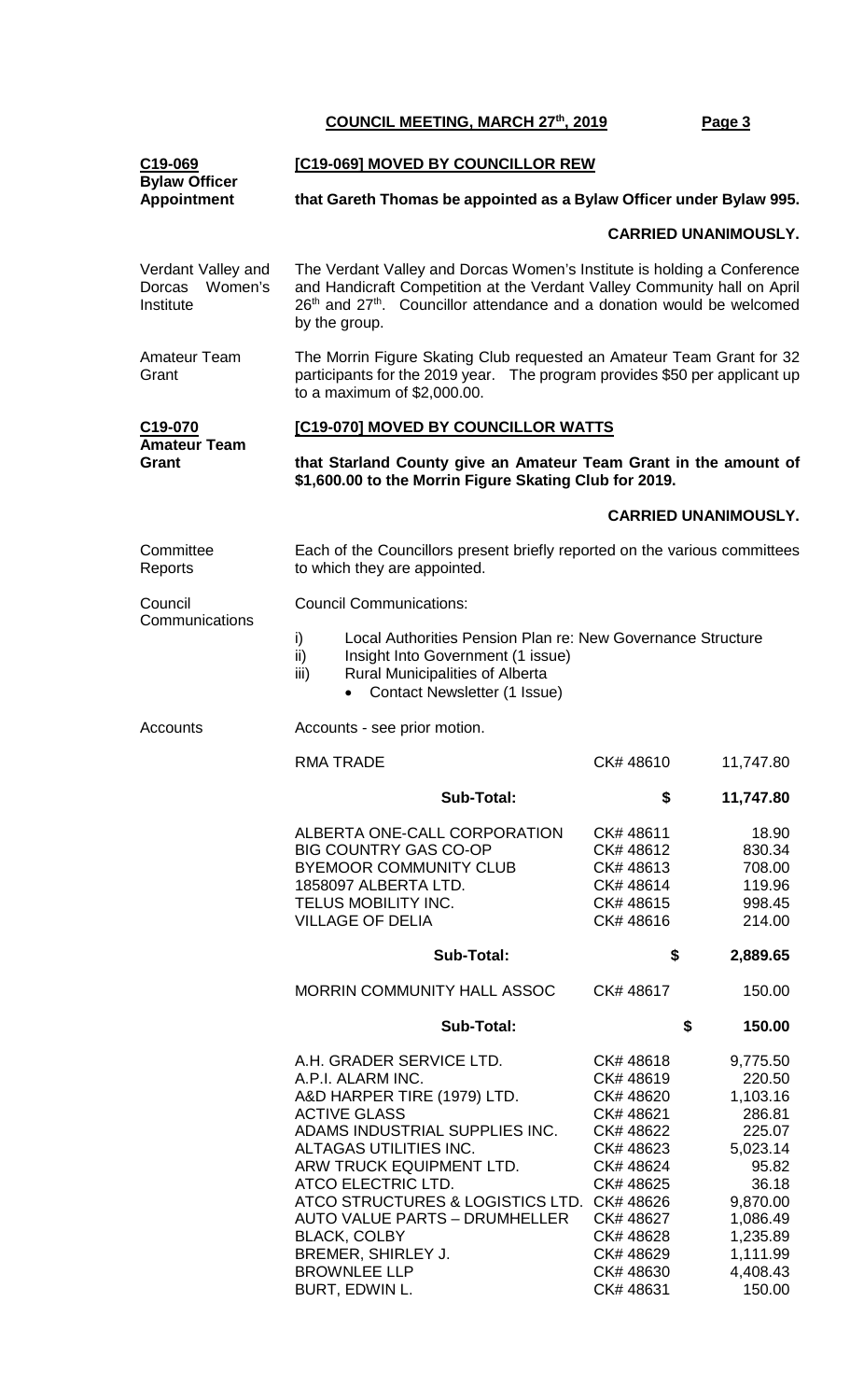|--|--|

| RECEIVER GENERAL                                          | CK# 48632 | 150.00              |
|-----------------------------------------------------------|-----------|---------------------|
| DIGITEX CANADA INC.                                       | CK#48633  | 37.26               |
| <b>DONNA'S KITCHEN</b>                                    | CK# 48634 | 96.00               |
| DRUM WIRELESS LTD.                                        | CK# 48635 | 495.39              |
| DRUMHELLER CHRYSLER LTD.                                  | CK#48636  | 728.63              |
| EAST CENTRAL GAS CO-OP LTD.                               | CK# 48637 | 687.56              |
| <b>ENMAX</b>                                              | CK# 48638 | 11,014.67           |
| FOURLANE FORD SALES LTD.                                  | CK# 48639 | 66.41               |
| NEW WEST FREIGHTLINER INC-RD                              | CK# 48640 | 21.00               |
| <b>FRESON BROS DRUMHELLER</b>                             | CK# 48641 | 121.29              |
| <b>GARRY'S WELDING AND SUPPLIES</b>                       | CK# 48642 | 223.18              |
| <b>GOVERNMENT FINANCE OFFICERS</b>                        | CK# 48643 | 73.50               |
| <b>GOVERNMENT OF ALBERTA</b>                              | CK# 48644 | 105.00              |
| <b>GREATWEST KENWORTH LTD.</b>                            | CK# 48645 | 136.48              |
| <b>GREENWOOD NEIGHBOURHOOD</b>                            | CK# 48646 | 300.00              |
| HI-WAY 9 EXPRESS LTD.                                     | CK# 48647 | 323.85              |
| <b>HYDRODIG CANADA INC.</b>                               | CK# 48648 | 1,328.25            |
| I.D. APPAREL                                              | CK# 48649 | 986.69              |
| <b>IMAGE CRAFTER SIGNS INC.</b>                           | CK# 48650 | 300.30              |
| RECEIVER GENERAL FOR CANADA                               | CK# 48651 | 378.00              |
| LINDEN AGRI-CENTER LTD.                                   | CK# 48652 | 342.51              |
| <b>LAPP</b>                                               | CK# 48653 | 21,742.90           |
|                                                           | CK# 48654 | 300.56              |
| MARSHALL, MURRAY                                          |           |                     |
| MENAGE, KEN<br>MORRIN AND DISTRICT AGRICULTURAL CK# 48656 | CK# 48655 | 824.42              |
| NAPA AUTO PARTS DRUMHELLER                                | CK# 48657 | 377.84<br>75.71     |
|                                                           | CK# 48658 |                     |
| <b>NETAGO</b>                                             | CK# 48659 | 319.95              |
| <b>OLD MACDONALD KENNELS</b><br><b>PRONGHORN CONTROLS</b> | CK# 48660 | 589.05              |
| RECEIVER GENERAL OF CANADA                                | CK# 48661 | 3,845.38            |
| REW, JOHN                                                 | CK# 48662 | 54,774.03<br>299.57 |
| RIEP, GLEN                                                | CK# 48663 |                     |
| <b>RMA FUEL</b>                                           | CK# 48664 | 1,088.95            |
|                                                           | CK# 48665 | 11,918.00<br>130.02 |
| SARGENT, ROBERT<br><b>SCORE PROJECTS INC.</b>             | CK# 48666 | 1,617.00            |
| SHRED-IT INTERNATIONAL ULC                                | CK# 48667 | 239.76              |
|                                                           |           |                     |
| SOUTHERN, LORRENDA                                        | CK#48668  | 863.69              |
| STANTEC CONSULTING LTD.                                   | CK# 48669 | 8,823.15            |
| STEWART, KIM                                              | CK# 48670 | 100.00              |
| SYLOGIST LTD.                                             | CK# 48671 | 420.00              |
| TELUS COMMUNICATIONS INC.                                 | CK# 48672 | 430.31              |
| TELUS MOBILITY INC.                                       | CK# 48673 | 205.56              |
| <b>TOWN OF DRUMHELLER</b>                                 | CK# 48674 | 273.79              |
| TREMBLAY, DANIELLE                                        | CK# 48675 | 982.40              |
| <b>UNIFIED ALLOYS</b>                                     | CK# 48676 | 53.57               |
| <b>WANNSTROM, STEVE</b>                                   | CK# 48677 | 269.38              |
| <b>WATER PURE &amp; SIMPLE</b>                            | CK# 48678 | 90.00               |
| <b>WATSON, DAVE</b>                                       | CK# 48679 | 771.23              |
| WESTERN TRANSPORTATION SAFETY                             | CK#48680  | 630.00              |
| WESTVIEW CO-OPERATIVE ASSN LTD.                           | CK# 48681 | 1,043.10            |
| WJF INSTRUMENTATION (1990) LTD.                           | CK# 48682 | 682.50              |
| <b>WOLF, TRACY</b>                                        | CK# 48683 | 1,305.00            |
| <b>WOLSELEY WATERWORKS</b>                                | CK# 48684 | 118.98              |
| <b>WSH LABS (1992) LTD.</b>                               | CK# 48685 | 2,835.00            |
| 1325856 ALBERTA LTD.                                      | CK# 48686 | 99.15               |

## **Sub-Total: \$ 170,684.90**

 **TOTAL: \$ 185,472.35**